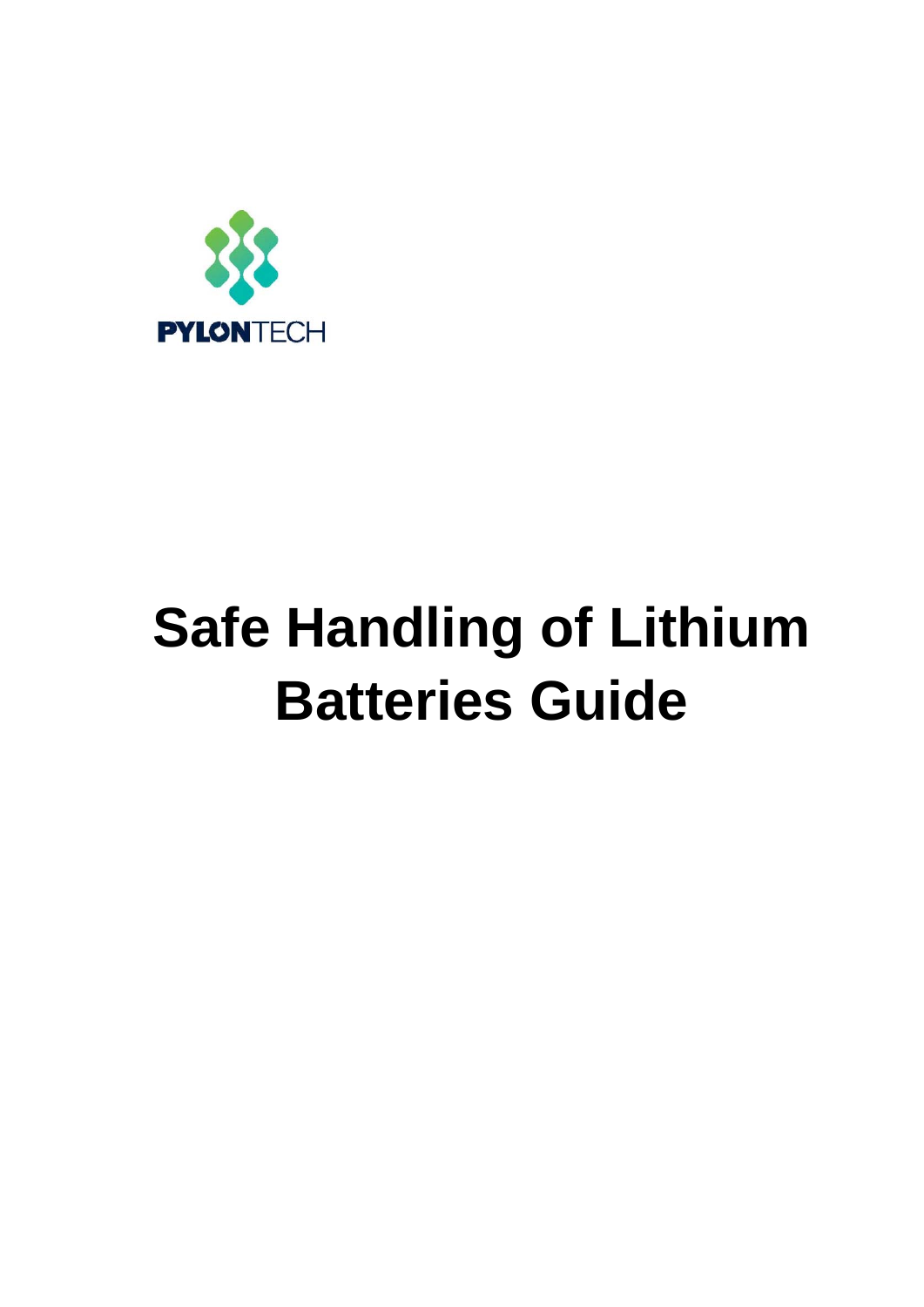# **XX PYLON TECHNOLOGIES CO., LTD.**

Packing Group: II

IATA:

The General Requirements and section IA of Packing Instruction 965 (IATA DGR)

IMO:

EmS No.: F-A, S-I



#### ◆ UN 38.8 / UN 3480

UN Manual of Test and Criteria, Part III, sub-section 38.3



# ◆ DAVIS Testing

CMA Independent Test Laboratory Approval CNAS Independent Test Laboratory Approval Standard: PS-BMT-032 Environment test standard (structural reliability), V1.2

# **1. Identification of the substance / Preparation and of the company / Undertaking**

This is the place for providing information particular to product and manufacturer for the respective products used (including trade name, respective product specification, information about the manufacturer, phone, fax, e-mail, Internet).

# **2. Hazards identification**

Lithium batteries have a gas-tight seal and are safe insofar as they are used and handled in accordance with the manufacturer's specifications.

#### **Warning!**

- $\triangleright$  Do not charge batteries if they are not rechargeable battery systems.
- $\triangleright$  When recharging batteries, never uses chargers which are unsuitable for the battery type.
- $\triangleright$  Do not short-circuit them.
- $\triangleright$  Do not inflict mechanical damage (puncturing, deforming, disassembling etc.).
- $\triangleright$  Do not heat them above the permitted temperature or burn them.
- $\triangleright$  Keep batteries away from small children\* Always store batteries in a dry and cool place.

When handled properly and in accordance with the parameters specified by the manufacturer, lithium batteries are safe during use. Improper handling or conditions leading to improper operation can cause leakage of battery substances and products of decomposition and reactions associated with these, which can cause personal injury and environmental damage.

Since a wide variety of chemical substances are used, always follow the manufacturer's directions for immediate measures and first-aid measures in the event of an accident.

In general, contact with leaking battery substances can pose a danger to personal health and the environment. For this reason, when coming into contact with batteries with a conspicuous appearance (leaking substances. deformed, discoloured, dented or the like), sufficient body and breathing protection is required. Lithium batteries can, for example, react very severely in combination with fire. This can result in battery components being ejected with considerable force.

#### **Handling and operational safety:**

Lithium batteries are always to be handled in accordance with the manufacturer's specifications.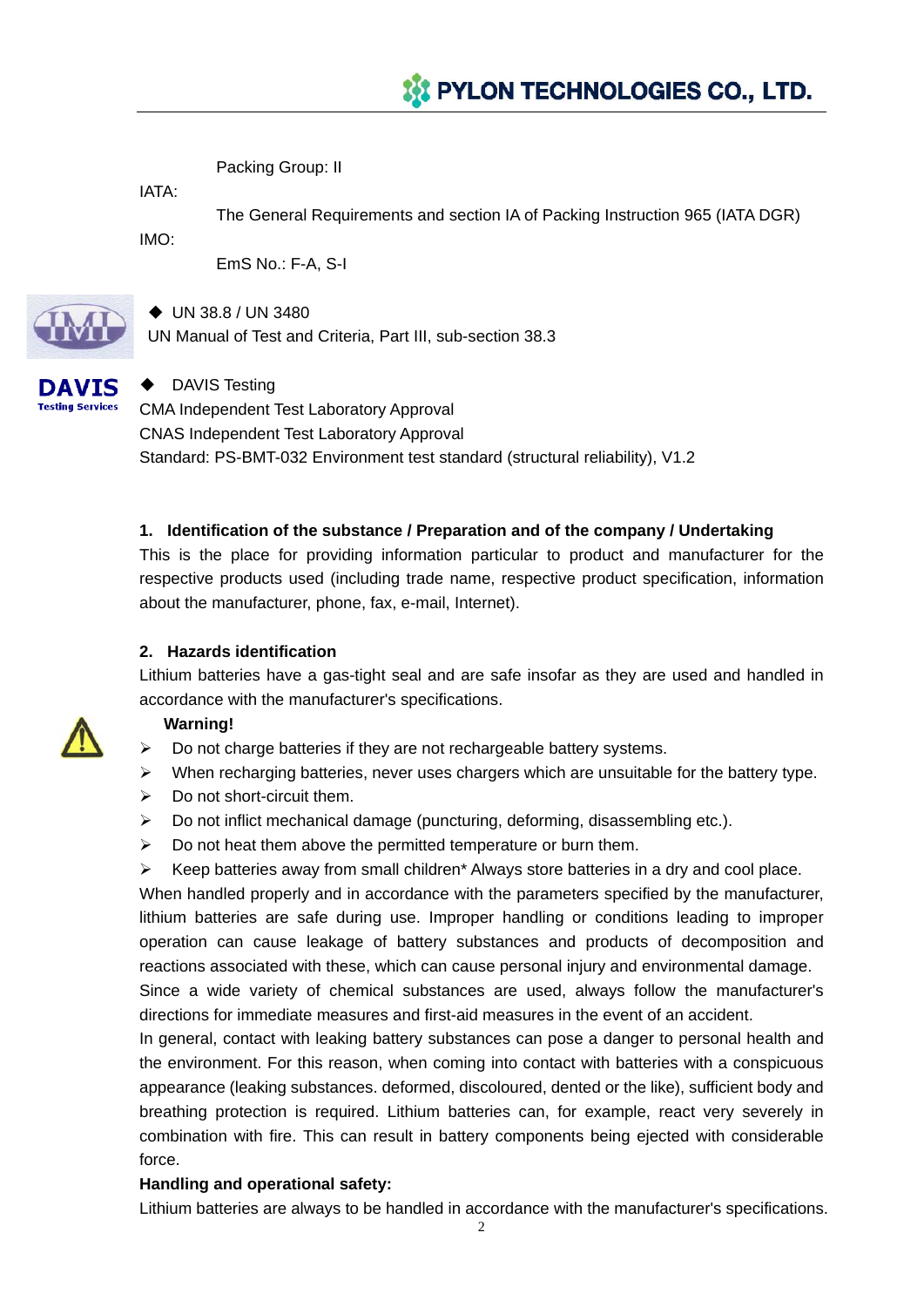This is true particularly for complying with the limits for maximum current load, charging and end-point voltages, and mechanical and thermal loads.

Usually product packages are marketed that have already been matched. Such products are in no wise to be modified or tampered with, since that could result in substantial safety hazards.

Use the charging process tailored to the respective cell type of a rechargeable battery.



# **Danger!**

As with other batteries, so also for lithium batteries it is true that even when thought to be discharged, they can still represent a source of danger.

On the one hand, they can deliver a very high short-circuit current. On the other hand, even in the state of the minimum permitted end-point voltage, lithium batteries with a high voltage (over 75 Volts) can pose a danger of a lethal electric shock.

For most products, too deep a discharge leads to permanent damage. Deep-discharged lithium batteries are no longer permitted to be charged or operated.

In all cases, avoid excessive charging voltages and overcharging. They can lead directly to critical situations, but also have a negative impact on battery life. For this reason, some manufacturers recommend gentle charging processes, which reduce the currently available energy, but by means of the lower charging voltage lead to a significantly lengthened product life.

# **3. Composition / Information on ingredients**

The respective substances are to be taken from the manufacturer and product-specific data sheets for lithium batteries.

Note: Lithium batteries are products which release no substances when used properly.

# **4. First aid measures**

When handled and stored properly, lithium cells and batteries do not represent a source of danger.

Since, depending on the manufacturer, various ingredients are used, in the case of damage always follow the instructions in the respective manufacturer's product-specific data sheets.

# **Skin or eye contact:**

If the substances come into contact with the skin or eyes, thoroughly rinse the affected areas with water for at least 15 minutes. In the event of eye contact, in addition to thoroughly rinsing with water, always contact a doctor.

# **Burns:**

If burns are caused, treat them accordingly. Likewise, we urgently recommend contacting a doctor.

# **Respiratory tract:**

Leave the room immediately if there is an intensive smoke build-up or release of gas. Call in a doctor if there are large quantities and irritation of the airways. If possible provide for sufficient ventilation.

# **Swallowing:**

Rinse out the mouth and around the mouth with water. Immediately call for the help of a doctor.

# **5. Fire-fighting Measures**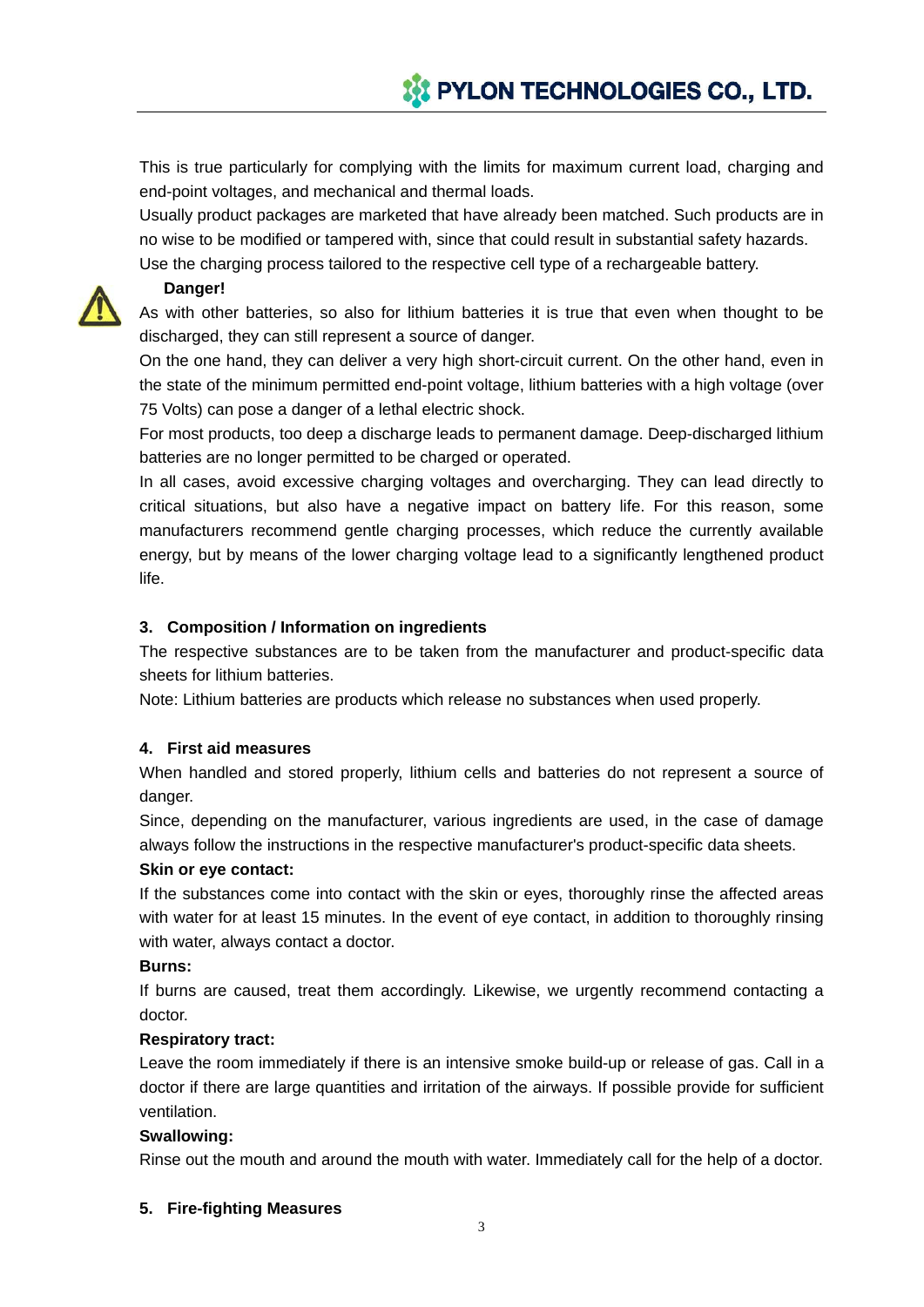Fire from lithium batteries in use belongs to class E fire. Class E fire extinguishing device of choice: Class E fire places should choose ammonium phosphate dry powder fire extinguisher, sodium bicarbonate powder fire extinguisher, haloalkane extinguishing device or carbon dioxide fire extinguishers, but shall not be used with metal horn spray cylinder of carbon dioxide extinguishers.

Remember not to use foam fire extinguishers or water to extinguish, electrical components in the burning of a very hot, water, then it may explode, or the risk of electric shock.

Due to the design and the battery properties, no additional or special extinguishing agents need to be available, since the batteries are protected accordingly. Fire surrounding the batteries is to be fought with conventional extinguishing agents. The fire of a battery cannot be considered separately from the surrounding fire. When an accident occurs in the overall system, please refer to the relevant safety documentation for the inverter supplier to cut off the circuit.

Hybrid or fully electric vehicles pose no greater risk with the high-voltage batteries switched off than conventional vehicles.

As with all fires, inhalation of the gases produced by the fire can harm one's health. For this reason, provide for sufficient ventilation.

Note:

When firefighting, regardless of these general statements concerning use of lithium batteries, take into consideration the various stages in manufacturing batteries (such as cell production, lab, assembly of cells into batteries) , tor in these stages cell manufacturers and assembly centers can take special measures which are not suitable for the stage of finished batteries. Due to the need to take into consideration the respective circumstances for this purpose, no relevant recommendations can be made here.

# **6. Accidental Release Measures**

If the battery housing gets damaged, electrolyte can leak out. Seal batteries in an airtight plastic bag, having added dry sand, chalk powder (CaC03) or vermiculite. Traces of electrolyte can be soaked up with dry paper towels. When doing so, prevent direct contact with skin by wearing safety gloves.

Thoroughly rinse with water.

Use personal safety equipment appropriate for the situation (safety gloves, protective clothing, safety mask, breathing protection). For specific information about personal safety equipment, refer to the manufacturer and product-specific information.

Always proceed in accordance with the manufacturer's instructions. If required, obtain information from the manufacturer.

#### **7. Handling and Storage**

In each case, carefully observe the warnings on batteries and the operating instructions for devices and other applications. Use only the recommended battery types. Usually only cells of the same type and design can be used. Thus, for example, lithium cells and NiMH cells or cells with a different capacity and voltage are never permitted to be used together.

Effectively prevent a short circuit of the battery poles by using suitable insulation.

Lithium batteries are preferably to be stored at room temperature and in a dry location (for details, refer to the manufacturer's specifications concerning the storage temperature range):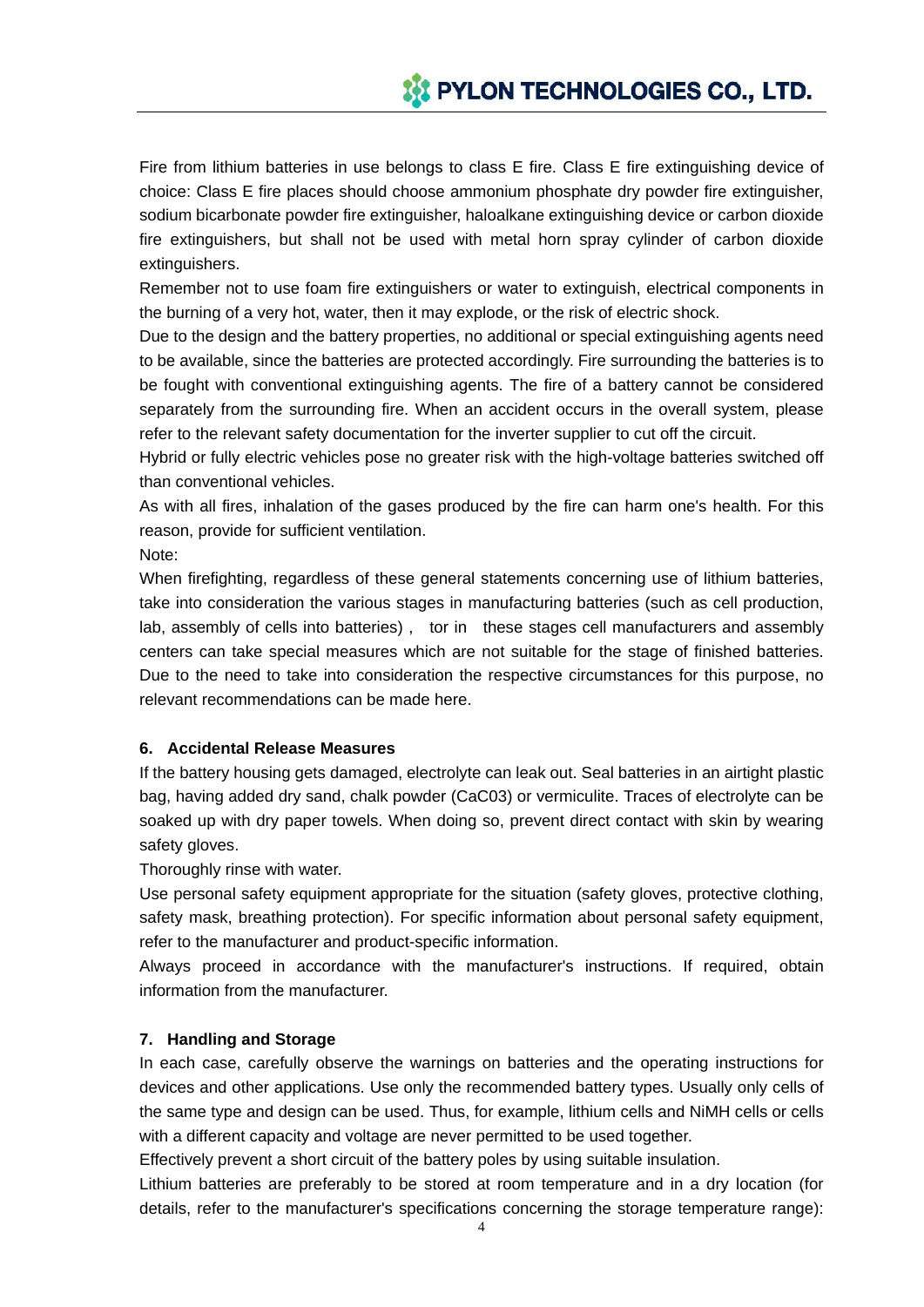large temperature fluctuations are to be avoided. (For example, do not store in the vicinity of heating elements, do not expose to sunshine for long periods).

lf substances leak out due to damage or improper handling, be sure to comply with the manufacturer's instructions. This particularly includes the use of personal safety equipment.

When storing great quantities of lithium batteries, makes an arrangement with the local authorities. In general and independent of batteries: A building permit is required for storage buildings.

# **8. Exposure controls / Personal protection**

Lithium batteries are products, from which no substance is released under normal and reasonably foreseeable conditions of use.

# **9. Physical and chemical properties**

At this place, reference is made to the properties of the respectively used substances, which are described in the manufacturer and product-specific data sheets for lithium batteries.

# **10. Stability and Reactivity**

lf an upper temperature limit is exceeded (see product-specific data sheets of the manufacturer), the batteries are in danger of bursting.

When charging a rechargeable system, always be sure to comply with the upper voltage limit. If the limits are exceeded, the battery may burst or even explode. Charging a non-rechargeable system, which is not permitted, may cause the battery to burst or explode.

Likewise, the end-point voltage must not be undershot. Here as well, there is a danger of bursting.

#### **11. Toxicological Information**

At this place, reference is made to the toxicological information of the respectively used substances, which are described in the manufacturer and product-specific data sheets for lithium batteries.

#### **12. Ecological Information**

At this place, reference is made to the environment-related information of the respectively used substances, which are described in the manufacturer and product-specific data sheets for lithium batteries.

#### **13. Disposal Consideration**

Lithium batteries are marked with the symbol of the crossed-out wheeled bin (see figure).



The symbol reminds the end user that batteries are not permitted to be disposed

of with household waste, but must be collected separately. Spent batteries have to be returned free of charge to collection schemes or distributors.

To prevent short circuits and associated heating up, lithium batteries are never permitted to be stored or transported in bulk form and unprotected. Suitable measures against short circuits include: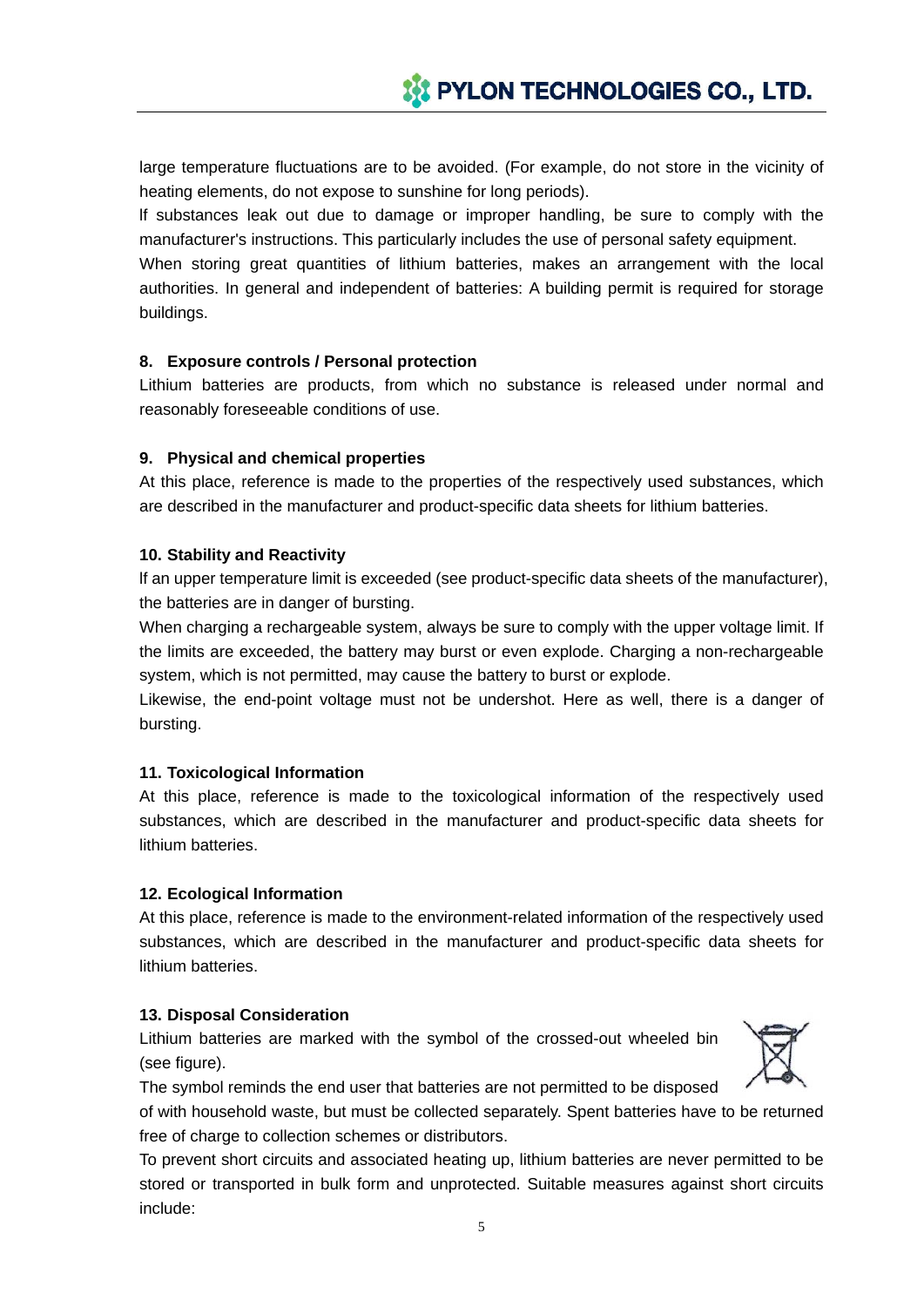- Placing the batteries in original packaging or a plastic bag
- Masking the poles
- **•** Embedding in dry sand

For portable lithium batteries, collection and recycling targets are defined as part of the Chinese battery legislation. Also fit for the European battery legislation.

The organization of the take-back of spent batteries must be specified at the time of registration. Acceptance of the producer obligations has to be clearly defined for all batteries before initially placing them on the market.

However, Member States may dispose of collected portable batteries or accumulators in landfills or underground storage when no viable end market is available.

Disposal of waste industrial and automotive batteries by incineration or in landfills is prohibited. However, residues of any batteries and accumulators that have undergone both treatment and recycling may be disposed of in landfills or by incineration.

#### **14. Transport Information**

#### **Important note!**

**Commercial transport of lithium batteries is subject to dangerous goods regulations. Transport preparations and transport are exclusively to be carried out by appropriately trained persons and/or the process has to be accompanied by corresponding experts or qualified companies.** 

#### **Transport regulations:**

Lithium batteries are subject to the following dangerous goods regulations and exceptions to them-----in the version applicable in each case:

Class 9

UN 3090: LITHIUM METAL BATTERIES

UN 3091: LITHIUM METAL BATTERIES CONTAINED IN EQUIPMENT, or

#### LITHIUM METAL BATTERIES PACKED WITH EQUIPMENT

UN 3480: LITHIUM ION BATTERIES (including lithium-ion-polymer batteries)

UN 3481: LITHIUM ION BATTERIES CONTAINED IN EQUIPMENT, or

LITHIUM ION BATTERIES PACKED WITH EQUIPMENT

(including lithium-ion-polymer batteries)

Hazard Class: 9

Packing group: II

Special provisions and packing instructions:

RID/ADR:

Note: For ADR, see

*http://www. unece.org/trans/danger/publi/adr/adr2011/11contentse.html*  IATA:

Note: For the IATA Guidance Document on lithium batteries, see

*www.iata.org/whatwedo/cargo/dangerous\_goods/Pages/lithium\_batteries.aspx*  IMO:

EmS: F-A, S-I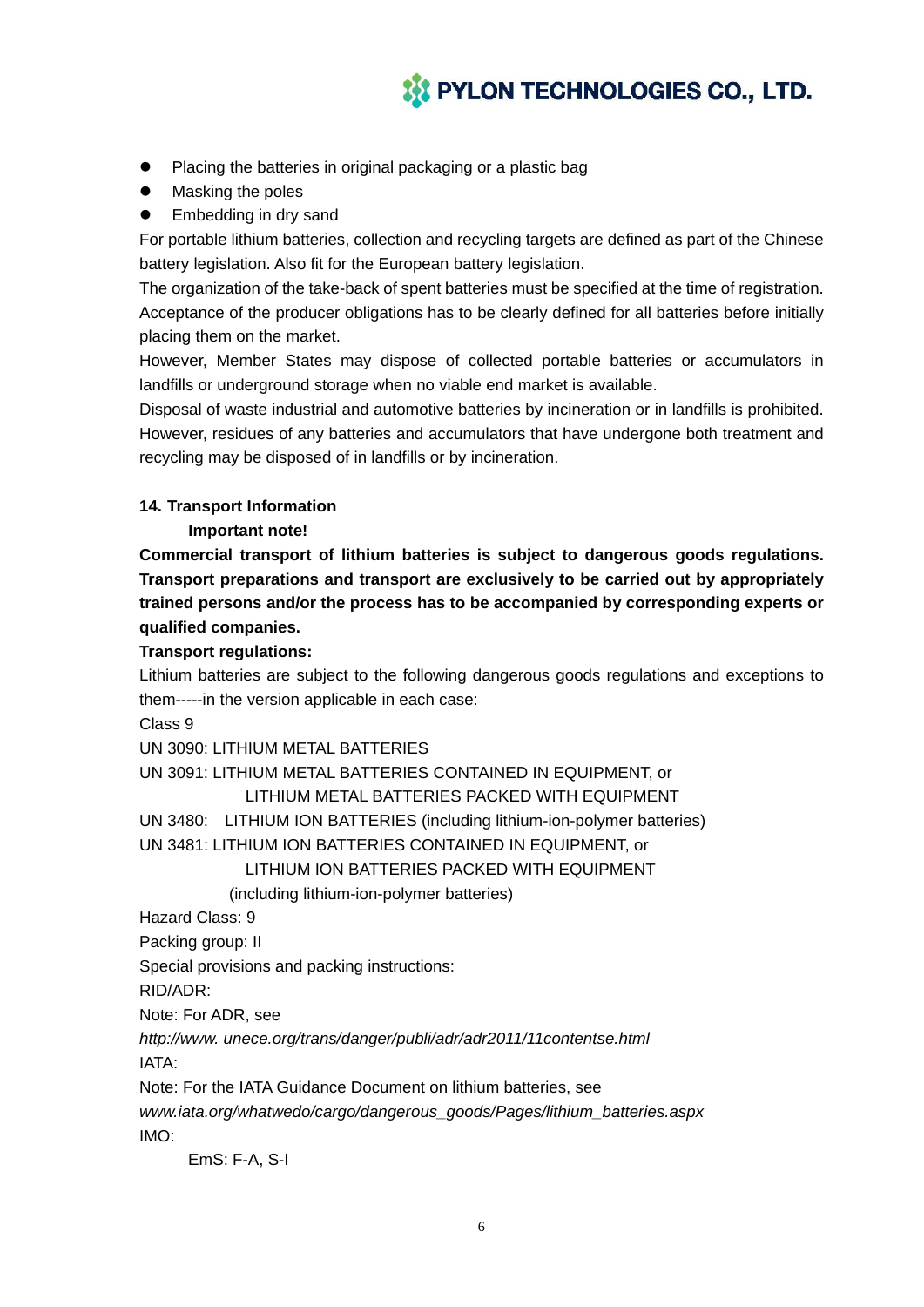# **Test and inspection specifications**

In accordance with the dangerous goods regulations for lithium batteries, each new type of cell or battery must have passed all tests listed in the UN Manual of Tests and Criteria, Part III, Section 38.3. This particularly applies also if multiple cells or batteries have been assembled into new batteries (battery packs or battery assemblies).

Note: For the UN Manual. See

*www.unece.org/trans/danger/publi/manual/Rev5/ManRev5-files\_e.html* 

Used batteries are also subject to these regulations. In the case of used batteries which are intact and undamaged, usually the regulations for new batteries can be applied.

Defective or damaged batteries are subject to more stringent regulations, ranging all the way to complete prohibition of transport. The prohibition of transport applies to air transport carriers (ICAO T.l., IATA DGR - special provision A154).

However, for the transport of used - but not damaged - batteries, refer also to the corresponding special regulations (636), and/or packaging instructions (P903a and P903b / ADR).

Waste batteries and batteries which are sent for recycling or disposal are prohibited from air transport (IATA Special provision A 183).

Exceptions are to be approved by the competent authority of the country of origin and the respective country of the airline.

#### **15. Regulatory Information**

Obey the Chinese and European low for the sale, return and environmentally sound disposal of batteries and secondary cells.

[Note: In other countries specific regulations are to be considered as appropriate.]

# **16. Other Information**

The instructions provide help for complying with legal specifications, but do not replace them. The foregoing information was compiled to the best of our knowledge and belief.

It does not represent any guarantee of properties. Distributors and users of the product have their own responsibility for observing applicable laws and regulations.